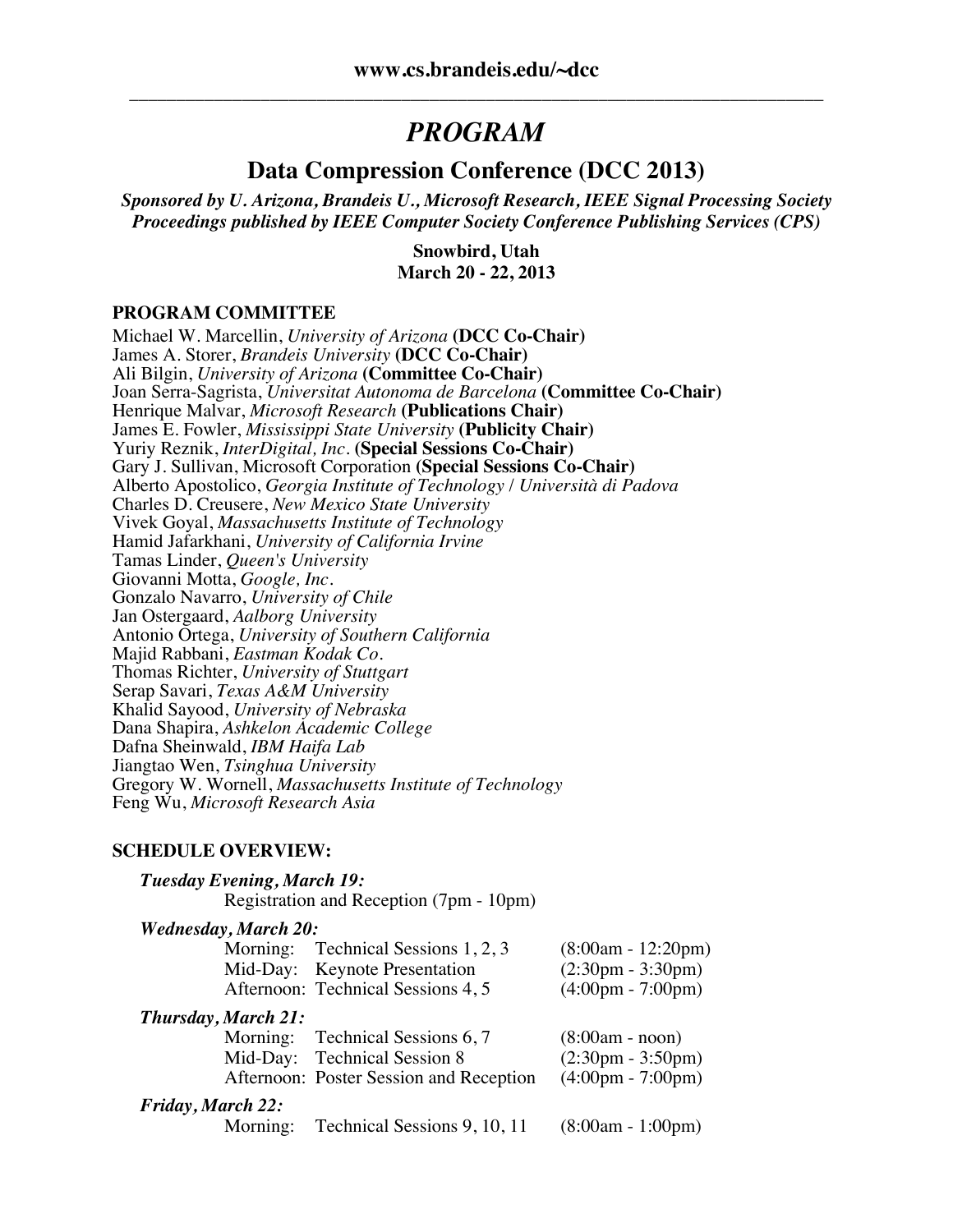### **TUESDAY EVENING**

Registration / Reception, 7:00-10:00pm (Golden Cliff Room)

### **WEDNESDAY MORNING**

### **SESSION 1 (Special Sessions on HEVC, Part 1)**

| 8:00am: Tunneling High-Resolution Color Content                              |  |
|------------------------------------------------------------------------------|--|
|                                                                              |  |
| Yongjun Wu, Sandeep Kanumuri, Yifu Zhang, Shyam Sadhwani,                    |  |
| Gary J. Sullivan, and Henrique S. Malvar                                     |  |
| Microsoft Corporation                                                        |  |
| 8:20am: Fast Transforms for Intra-prediction-based Image and Video Coding 13 |  |
| Ankur Saxena, Felix C. Fernandes, and Yuriy A. Reznikt                       |  |
| Samsung Telecommunications America, †InterDigital Communications             |  |
|                                                                              |  |
| Christophe Gisquet and Edouard François                                      |  |
| Canon Research France                                                        |  |
| 9:00am: A Parametric Merge Candidate for High Efficiency Video Coding 33     |  |
| Michael Tok, Marko Esche, Alexander Glantz, Andreas Krutz, and Thomas Sikora |  |
| Technische Universität Berlin                                                |  |

#### **Break:** 9:20am - 9:40am

### **SESSION 2 (Special Sessions on HEVC, Part 2)**

| 9:40am: Coding Tree Depth Estimation for Complexity Reduction of HEVC  43                   |
|---------------------------------------------------------------------------------------------|
|                                                                                             |
|                                                                                             |
| <b>10:00am:</b> Fast Coding Unit Depth Decision Algorithm for Interframe Coding in HEVC  53 |
|                                                                                             |
|                                                                                             |
|                                                                                             |
|                                                                                             |
|                                                                                             |
|                                                                                             |
|                                                                                             |
|                                                                                             |
|                                                                                             |
|                                                                                             |

### **Break:** 11:00am - 11:20am

| <b>11:20am:</b> Decoder-Side Super-Resolution and Frame Interpolation                                    |  |
|----------------------------------------------------------------------------------------------------------|--|
|                                                                                                          |  |
| Hasan F. Ates                                                                                            |  |
| Isik University                                                                                          |  |
| <i>11:40am:</i> Image Super-Resolution via Hierarchical and Collaborative                                |  |
|                                                                                                          |  |
| Xianming Liut, Deming Zhait, Debin Zhaot, and Wen Gaot. <sup>†</sup>                                     |  |
| <sup>†</sup> Harbin Institute of Technology, <sup>‡</sup> Peking University                              |  |
| <b>12:00pm:</b> Progressive Image Restoration through Hybrid Graph                                       |  |
|                                                                                                          |  |
| Deming Zhait, Xianming Liut, Debin Zhaot, Hong Changt, and Wen Gaot.                                     |  |
| <sup>†</sup> Harbin Institute of Technology, <sup>‡</sup> Chinese Academy of Sciences, Peking University |  |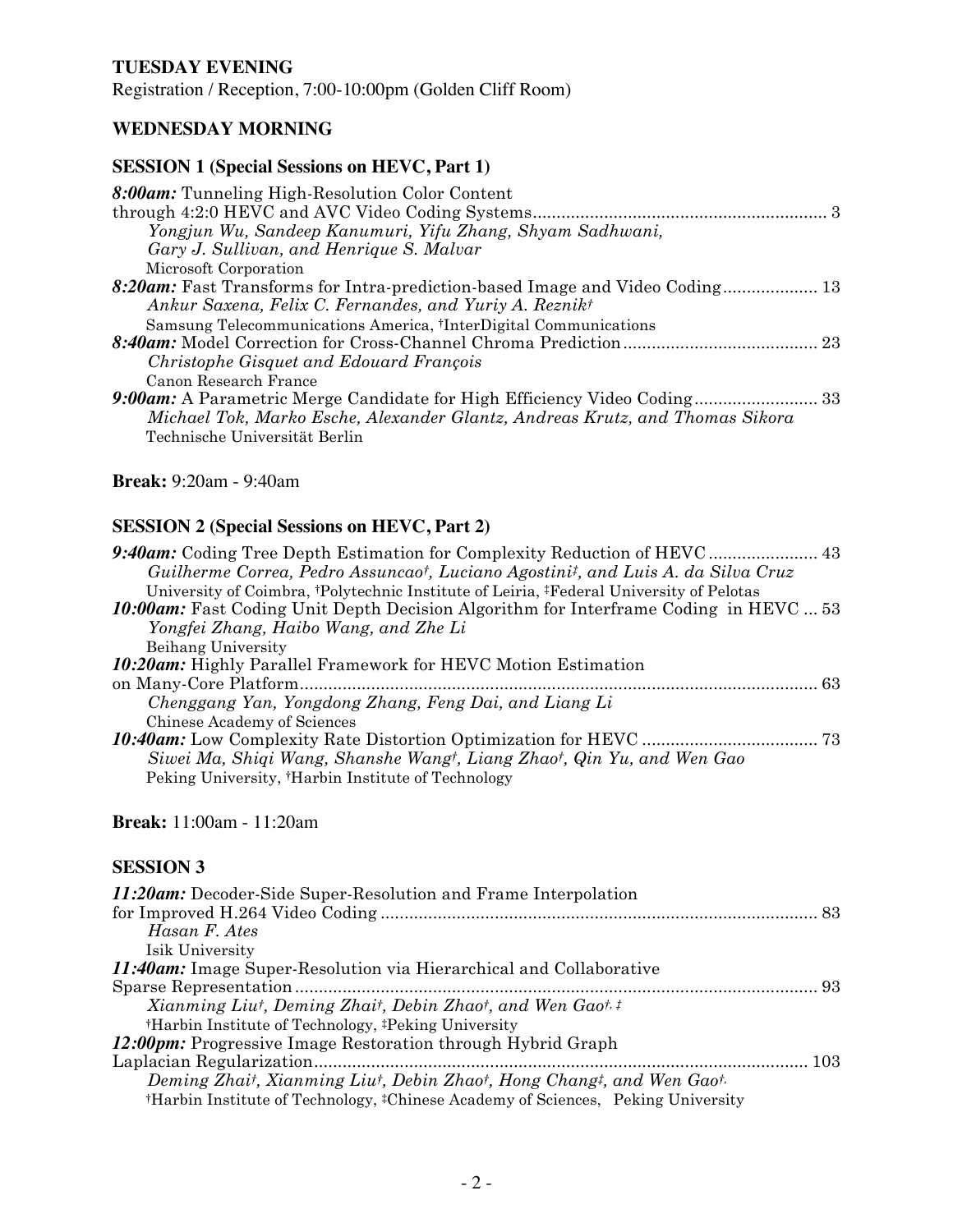#### **WEDNESDAY MID-DAY INVITED PRESENTATION** 2:30pm - 3:30pm

#### **The Arrival of the High Efficiency Video Coding Standard (HEVC)**

#### *Gary Sullivan*

#### Microsoft

With the first edition of the High Efficiency Video Coding Standard (HEVC) being completed just weeks before the conference, DCC 2013 will be the first major technical conference to feature a presentation of its final design. HEVC marks the next major milestone in the history of digital video compression. For the first time since the development of H.264/MPEG-4 AVC, the standardization community has developed and corralled recent advances in compression technology to form a coherent and fully-documented design that will enable broad use. About two decades ago, the MPEG-2 video standard created digital video television as we now know it. One decade ago, the H.264 / MPEG-4 AVC standard provided a major leap forward in compression capability and addressed the full range of video applications with a single interoperable standard. Now HEVC will provide the next major advance. HEVC can be implemented readily in practical products and can provide approximately twice the compression performance of prior standard technologies - roughly cutting in half the bit rate necessary to achieve a given level of video quality. Even for the coding of still images, the HEVC technology represents a substantial advance in compression capability. In addition to compression advances, HEVC has been designed for practical implementation and particularly with a special emphasis on the use of parallel-processing architectures. Like MPEG-2 and H.264 / MPEG-4 AVC before it, HEVC has been developed jointly by the two major standardization organizations for video coding - the ITU-T Video Coding Experts Group (VCEG) and the ISO/IEC Moving Picture Experts Group (MPEG). The partnership is known as the Joint Collaborative Team on Video Coding (JCT-VC). The new HEVC standard will thus be formally referenced both as ITU-T H.265 and ISO/IEC 23008-2 (MPEG-H Part 2). In addition to completing the first edition of the HEVC standard, these organizations are now hard at work on developing substantial extension technologies to enhance the design with profiles for application range extensions (such as enhanced chroma formats), Scalable Video Coding (SVC), and substantial new 3D capabilities.

**Gary J. Sullivan** has been a longstanding chairman or co-chairman of various video and image coding standardization activities in ITU-T VCEG and ISO/IEC MPEG, including the "Advanced Video Coding" (AVC) standard ITU-T H.264 | ISO/IEC 14496-10 and the new "High Efficiency Video Coding" (HEVC) standard ITU-T H.265 | ISO/IEC 23008-2. He is a Video and Image Technology Architect in the Windows division of Microsoft Corporation, where he has been the originator and lead designer of the DirectX Video Acceleration (DXVA) video decoding feature of Microsoft Windows. He has received the IEEE Masaru Ibuka Consumer Electronics Award, the IEEE Consumer Electronics Engineering Excellence Award, the INCITS Technical Excellence Award, the IMTC Leadership Award, and the University of Louisville J. B. Speed Professional Award in Engineering. The team efforts that he has led have been recognized by an ATAS Primetime Emmy Engineering Award and a pair of NATAS Technology & Engineering Emmy Awards. He is a Fellow of the IEEE and SPIE.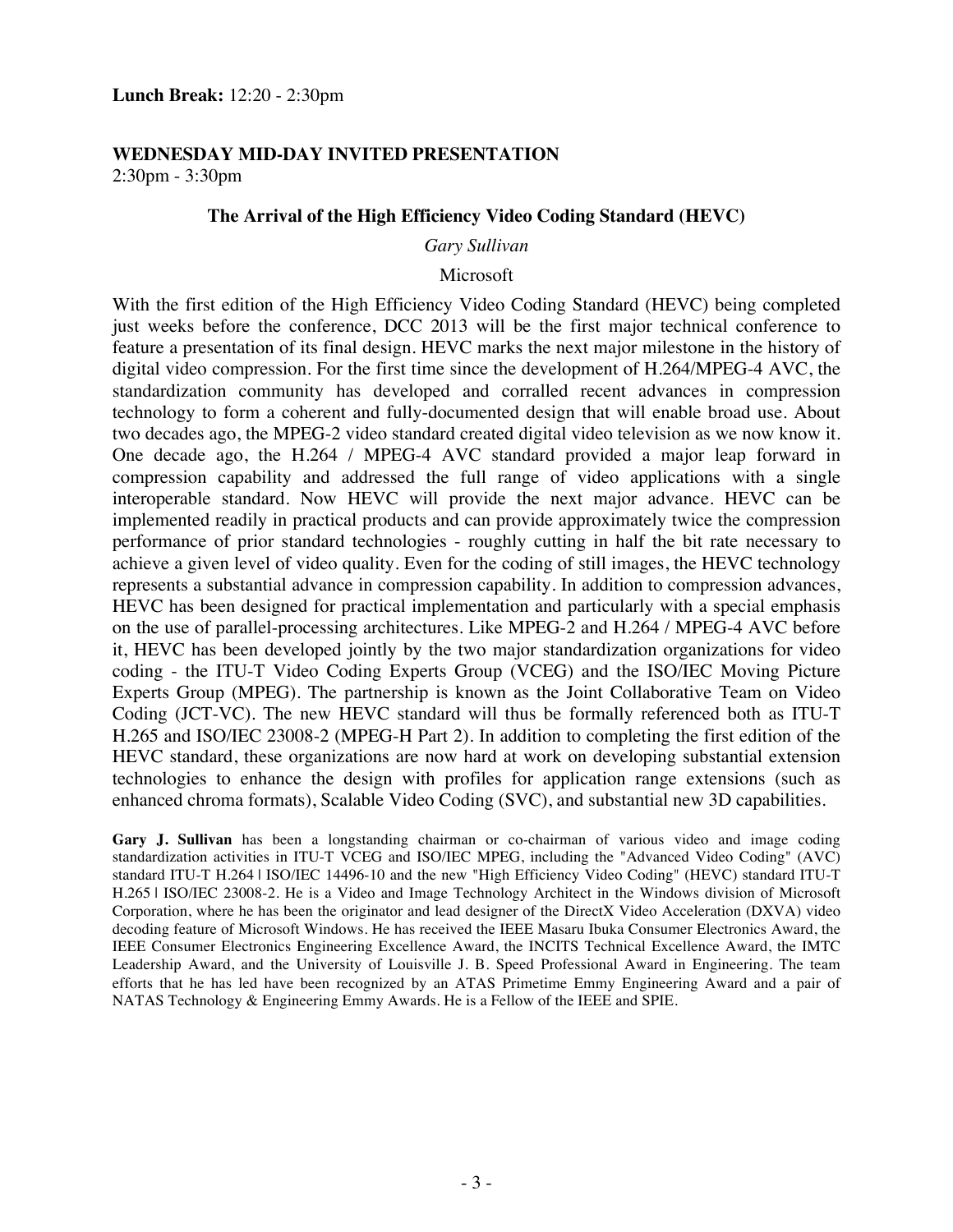### **WEDNESDAY AFTERNOON**

## **SESSION 4**

| 4:00pm: A Simple Online Competitive Adaptation of Lempel-Ziv Compression                                                                                         |
|------------------------------------------------------------------------------------------------------------------------------------------------------------------|
| Akashnil Dutta, Reut Levi <sup>†</sup> , Dana Ron <sup>†</sup> , and Ronitt Rubinfeld<br>Massachusetts Institute of Technology, <sup>†</sup> Tel Aviv University |
| Julian Shun and Fuyao Zhao<br>Carnegie Mellon University                                                                                                         |
| Keisuke Goto and Hideo Bannai<br>Kyushu University                                                                                                               |
| Yuya Tamakoshi, Tomohiro I, Shunsuke Inenaga, Hideo Bannai,<br>and Masayuki Takeda<br>Kyushu University                                                          |

## **Break:** 5:20pm - 5:40pm

| 5:40pm: Backwards Compatible Coding of High Dynamic Range Images with JPEG 153<br><i>Thomas Richter</i>                                                                                                                                                                   |
|---------------------------------------------------------------------------------------------------------------------------------------------------------------------------------------------------------------------------------------------------------------------------|
| University of Stuttgart                                                                                                                                                                                                                                                   |
| Leandro Jiménez-Rodríguez, Francesc Aulí-Llinàs, Michael W. Marcellin <sup>†</sup> ,<br>and Joan Serra-Sagristà<br>Universitat Autònoma de Barcelona, †University of Arizona                                                                                              |
| 6:20pm: A Distortion Metric for the Lossy Compression of DNA Microarray Images 171<br>Miguel Hernández-Cabronero, Victor Sanchezt, Michael W. Marcellint,<br>and Joan Serra-Sagristà<br>Universitat Autònoma de Barcelona, †University of Warwick, ‡University of Arizona |
| 6:40pm: Motion-Adaptive Transforms Based on Vertex-Weighted Graphs  181<br>Du Liu and Markus Flierl<br>KTH Royal Institute of Technology                                                                                                                                  |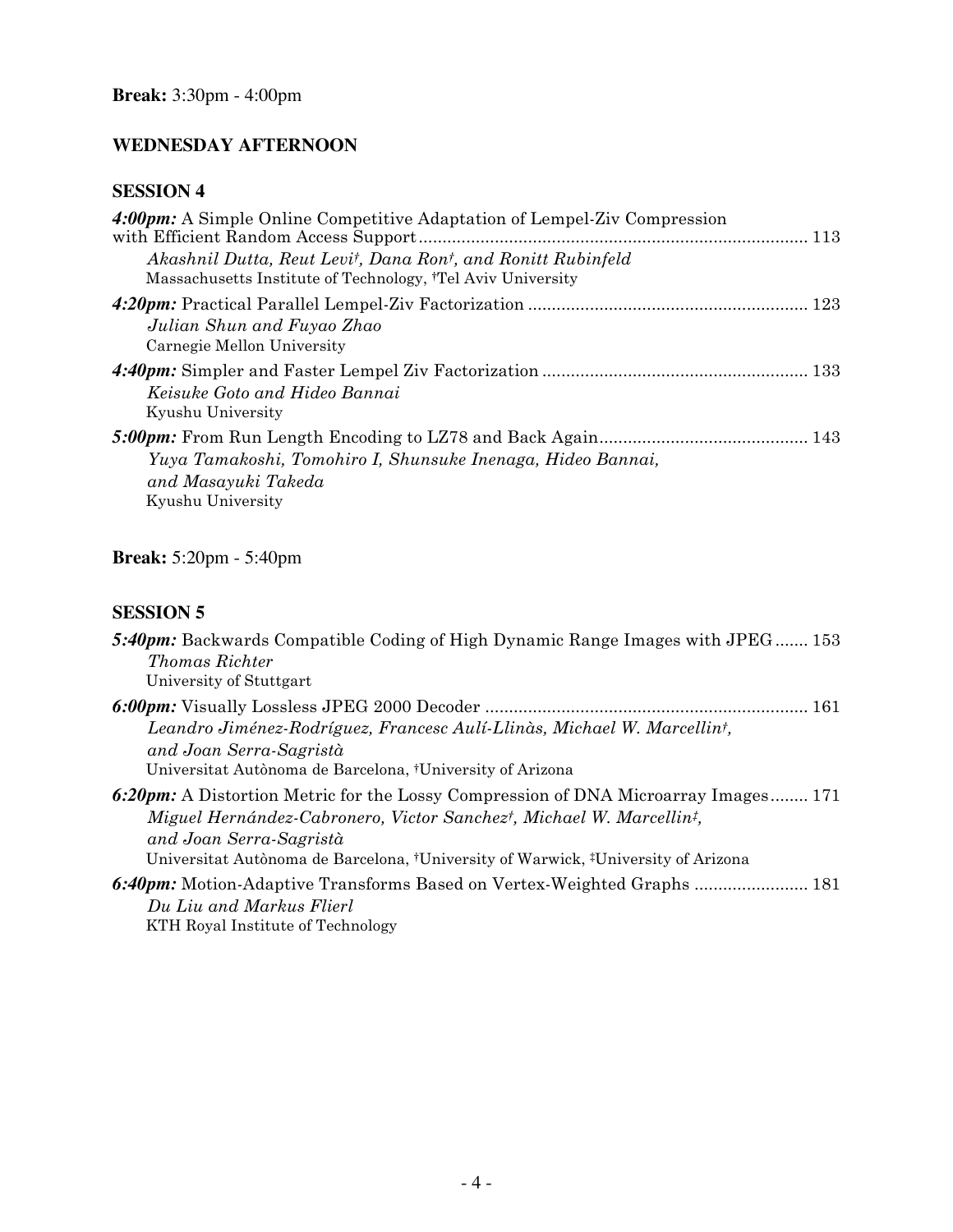## **THURSDAY MORNING**

## **SESSION 6 (Special Sessions on HEVC, Part 3)**

|                                                                                                                                                                                                                                        | 191 |
|----------------------------------------------------------------------------------------------------------------------------------------------------------------------------------------------------------------------------------------|-----|
| Jianle Chen, Krishna Rapaka, Xiang Li, Vadim Seregin, Liwei Guo,<br>Marta Karczewicz, Geert Van der Auwera, Joel Sole, Xianglin Wang,<br>Chengjie Tu, Ying Chen, and Rajan Joshi<br>Qualcomm Technology Inc.                           |     |
| Philipp Helle, Haricharan Lakshman, Mischa Siekmann, Jan Stegemann,<br>Tobias Hinz, Heiko Schwarz, Detlev Marpe, and Thomas Wiegand<br>Heinrich Hertz Institute                                                                        | 201 |
| Louis Kerofsky, Andrew Segall, and Seung-Hwan Kim<br>Sharp Laboratories of America                                                                                                                                                     | 211 |
| Georgios Georgiadis, Alessandro Chiusot, and Stefano Soatto<br>University of California, Los Angeles, †University of Padova                                                                                                            | 221 |
| 9:20am: Cross Segment Decoding for Improved Quality of Experience<br>Jiangtao Wen, Shunyao Li, Yao Lu <sup>†</sup> , Meiyuan Fang, Xuan Dong,<br>Huiwen Chang, and Pin Tao<br>Tsinghua University, †University of California San Diego | 231 |
| Tong Shen, Yao Lut, Ziyu Wen, Linxi Zou, Yucong Chen, and Jiangtao Wen<br>Tsinghua University, <sup>†</sup> University of California San Diego                                                                                         | 241 |

### **Break:** 10:00am - 10:20am

| <b>10:20am:</b> Efficient Coding of Signal Distances Using Universal Quantized Embeddings. 251<br>Petros T. Boufounos and Shantanu Rane<br>Mitsubishi Electric Research Laboratories                       |     |
|------------------------------------------------------------------------------------------------------------------------------------------------------------------------------------------------------------|-----|
| <b>10:40am:</b> Very Low-Rate Variable-Length Channel Quantization<br>Erdem Koyuncu and Hamid Jafarkhani<br>University of California, Irvine                                                               |     |
| <b>11:00am:</b> Low Complexity Embedded Quantization Scheme<br>Francesc Aulí-Llinàs<br>Universitat Autònoma de Barcelona                                                                                   |     |
| <i>11:20am:</i> Quantisation Invariants for Transform Parameter Estimation<br>Marco Visentini-Scarzanella, Marco Tagliasacchit, and Pier Luigi Dragotti<br>Imperial College London, †Politecnico di Milano | 281 |
| Ankur Mani, Lav R. Varshneyt, and Alex (Sandy) Pentland<br>Massachusetts Institute of Technology, †IBM Thomas J. Watson Research Center                                                                    | 291 |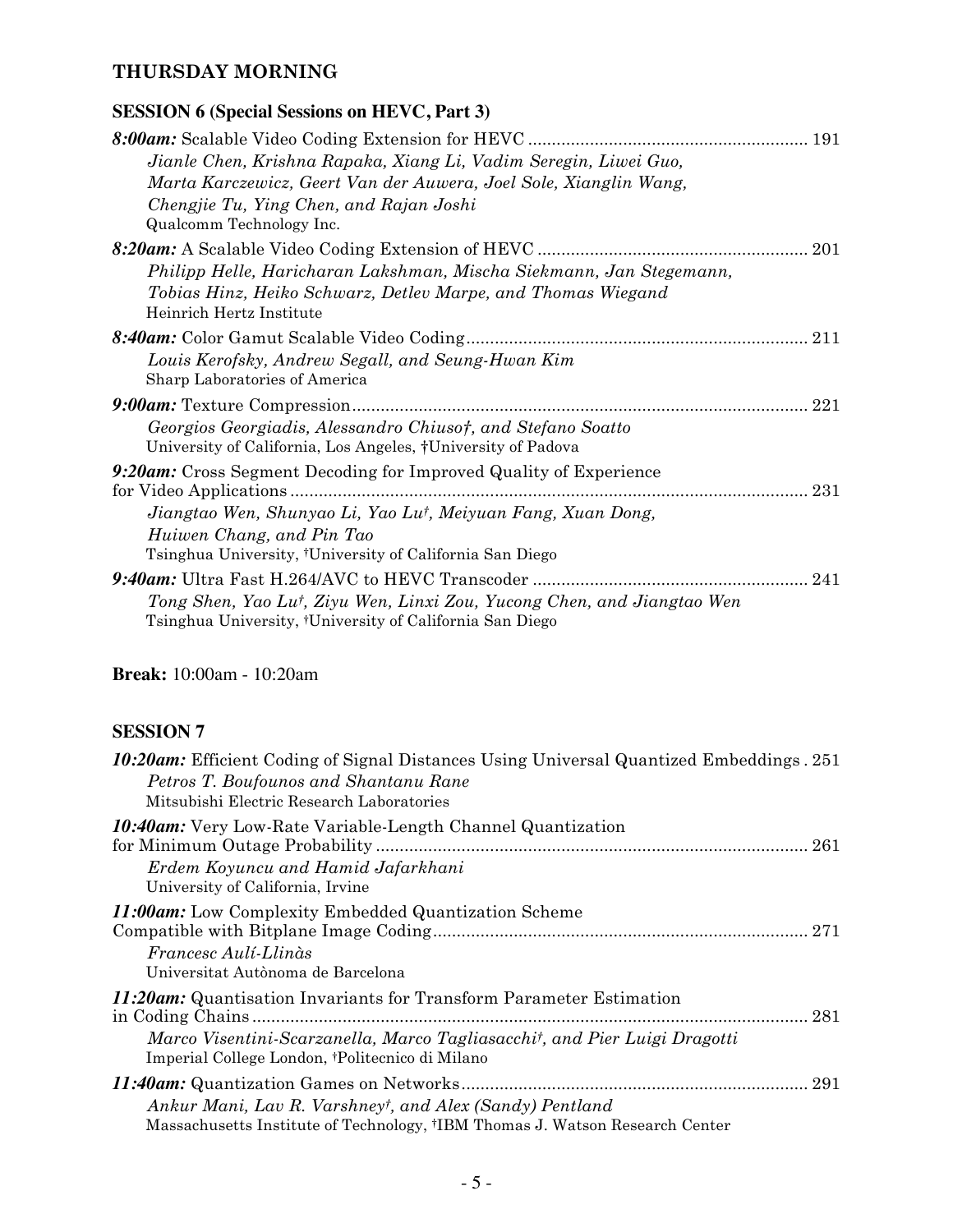### **THURSDAY MID-DAY**

### **SESSION 8**

| Christopher Mattern<br>Technische Universität Ilmenau                                                                                                                                                                 |  |
|-----------------------------------------------------------------------------------------------------------------------------------------------------------------------------------------------------------------------|--|
| 2:50pm: Multiple Description Coding for Closed Loop Systems<br>Jan Østergaard and Daniel E. Quevedot<br>Aalborg University, <sup>†</sup> The University of Newcastle                                                  |  |
| Joel Veness, Martha White, Michael Bowling, and András György<br>University of Alberta                                                                                                                                |  |
| 3:30pm: Structural Group Sparse Representation for Image Compressive Sensing<br>Jian Zhangt, Debin Zhaot, Feng Jiangt, and Wen Gaot, #<br><sup>†</sup> Harbin Institute of Technology, <sup>‡</sup> Peking University |  |

## **THURSDAY AFTERNOON POSTER SESSION AND RECEPTION**

4:00-7:00pm

In the Golden Cliff Room

(Titles are listed at the end this program; abstracts of each presentation appear in the proceedings.)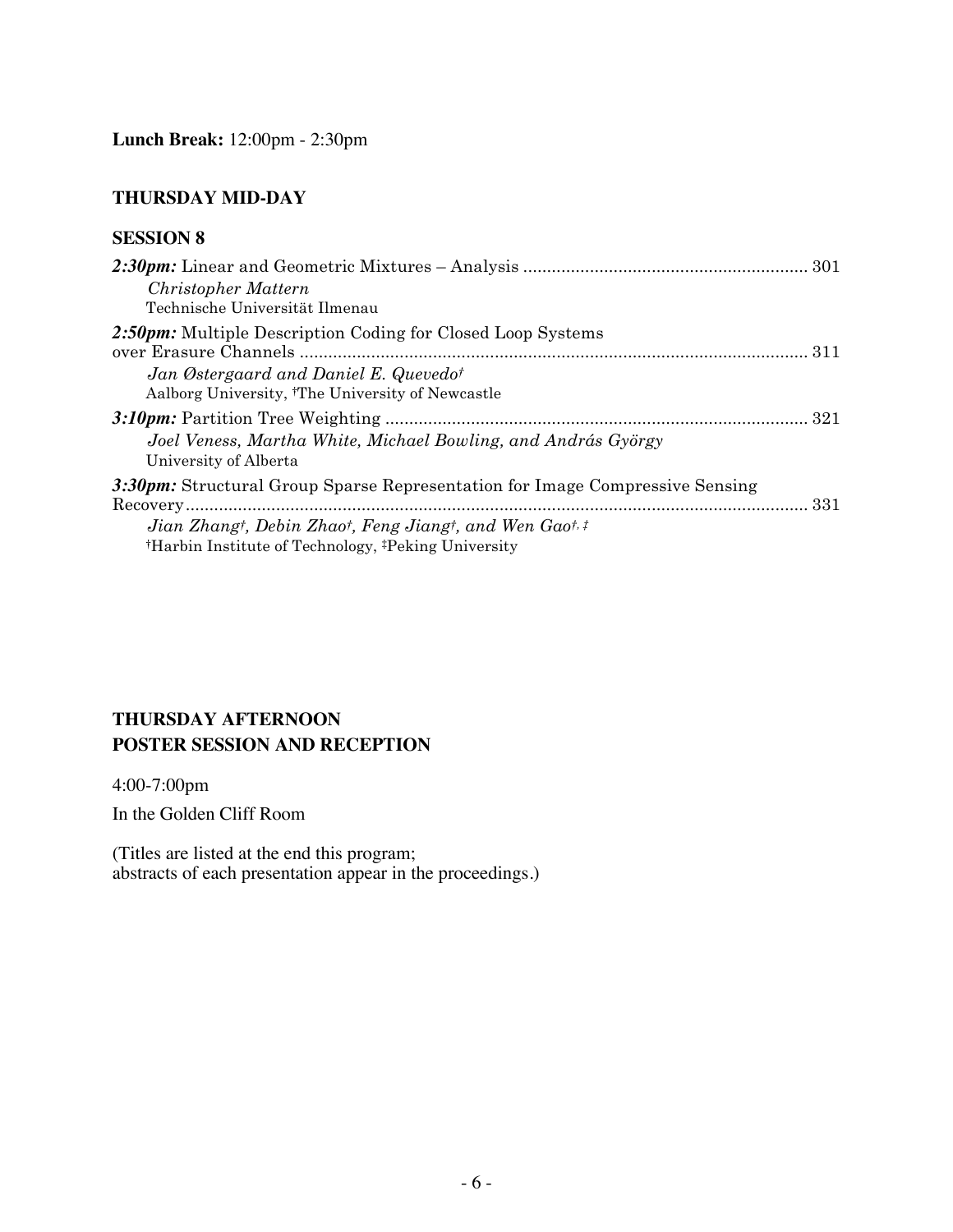### **FRIDAY MORNING**

### **SESSION 9**

| Wing-Kai Hon, Rahul Shah†, Sharma V. Thankachan†, and Jeffrey Scott Vitter‡                                   |     |
|---------------------------------------------------------------------------------------------------------------|-----|
| National Tsing Hua University, <sup>†</sup> Louisiana State University, <sup>‡</sup> The University of Kansas |     |
|                                                                                                               |     |
| Roberto Konow <sup>t, ‡</sup> and Gonzalo Navarrot                                                            |     |
| <sup>†</sup> University of Chile, <sup>‡</sup> Univ. Diego Portales, Chile                                    |     |
| 8:40am: Context-Based Algorithms for the List-Update Problem                                                  |     |
|                                                                                                               | 361 |
| Shahin Kamali, Susana Ladrat, Alejandro López-Ortiz, and Diego Secot. <sup>†</sup>                            |     |
| University of Waterloo, Canada, <sup>†</sup> University of A Coruña, Spain,                                   |     |
| <sup>‡</sup> University of Concepción, Chile                                                                  |     |
| <b>9:00am:</b> An Adaptive Difference Distribution-Based Coding                                               |     |
|                                                                                                               |     |
| Wenrui Dai, Hongkai Xiong, Xiaoqian Jiangt, and Lucila Ohno-Machadot                                          |     |
| Shanghai Jiaotong University, <sup>†</sup> University of California, San Diego                                |     |
|                                                                                                               |     |
| Gonzalo Navarro and Alberto Ordóñezt                                                                          |     |
| University of Chile, <sup>†</sup> University of A Coruña                                                      |     |
|                                                                                                               |     |

### **Break:** 9:40am - 10:00am

### **SESSION 10**

| <b>10:00am:</b> On the Relationships among Optimal Symmetric Fix-Free Codes 391 |
|---------------------------------------------------------------------------------|
|                                                                                 |
|                                                                                 |
|                                                                                 |
|                                                                                 |
|                                                                                 |
|                                                                                 |
|                                                                                 |
|                                                                                 |
|                                                                                 |
|                                                                                 |
|                                                                                 |
|                                                                                 |
|                                                                                 |
|                                                                                 |
|                                                                                 |
|                                                                                 |

### **Break:** 11:40am - 12:00pm

| Amir Ingber, Thomas Courtade, and Tsachy Weissman           |  |
|-------------------------------------------------------------|--|
| <b>Stanford University</b>                                  |  |
|                                                             |  |
| Toshiya Tanaka, Tomohiro I, Shunsuke Inenaga, Hideo Bannai, |  |
| and Masayuki Takeda                                         |  |
| Kyushu University                                           |  |
|                                                             |  |
| Richard Beal and Donald A. Adjeroh                          |  |
| West Virginia University                                    |  |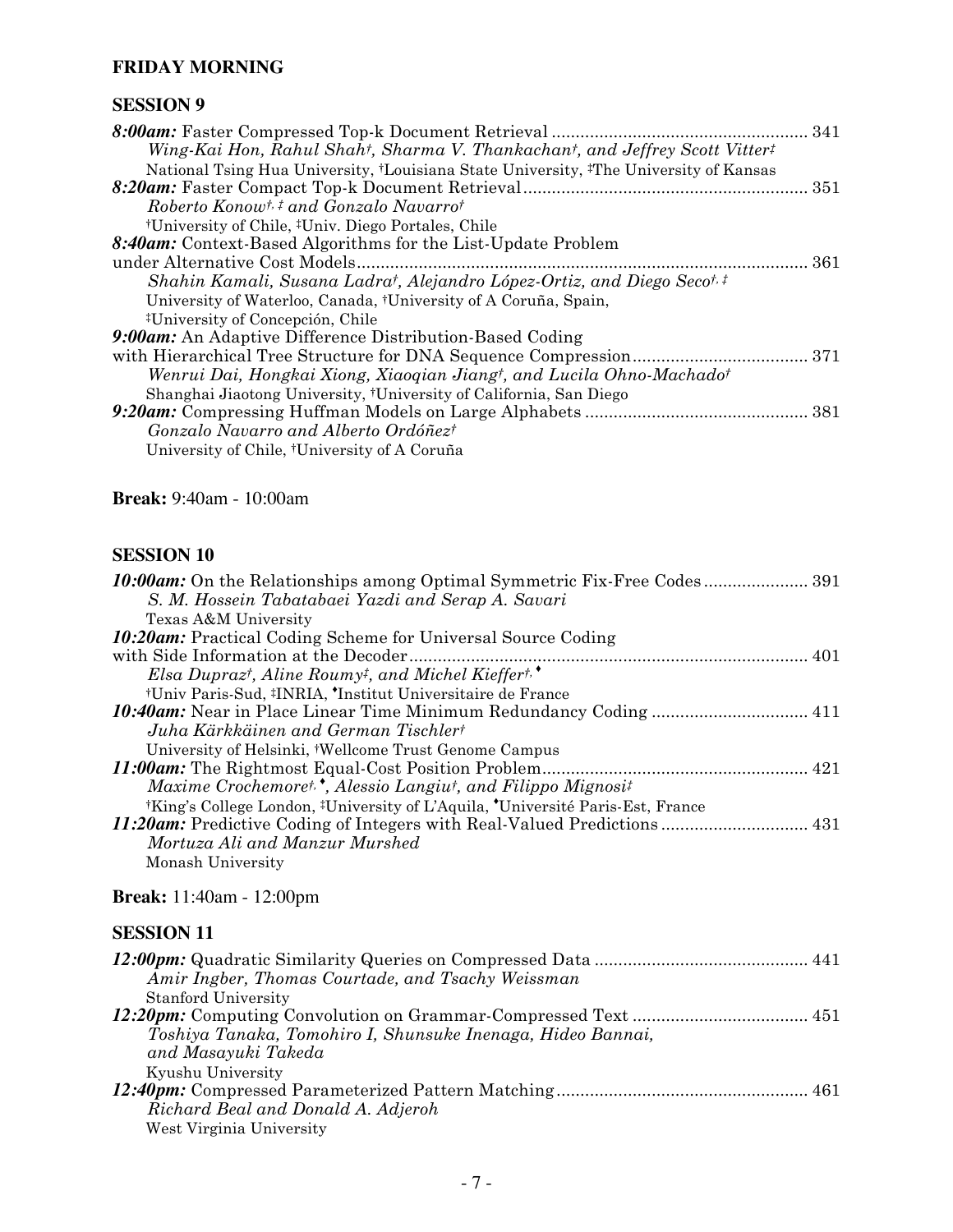# **Poster Session**

# (listed alphabetically by first author)

| Simplified HEVC FME Interpolation Unit Targeting a Low Cost<br>and High Throughput Hardware Design.<br>Vladimir Afonso, Henrique Maich, Luciano Agostini, and Denis Franco<br>Federal University of Pelotas (UFPel)                                  |
|------------------------------------------------------------------------------------------------------------------------------------------------------------------------------------------------------------------------------------------------------|
| Low Complexity Improvement for Hyperspectral Asymmetrical Data Compression  474<br>Simplice A. Alissou, Ye Zhang, Hao Chen, and Meng Yan<br>Harbin Institute of Technology                                                                           |
| Alexander Alshin, Elena Alshina, and JeongHoon Park<br><b>Samsung Electronics</b>                                                                                                                                                                    |
| Manoj Alwani and Sumit Johar<br>STMicroelectronics                                                                                                                                                                                                   |
| Guillermo de Bernardo, Nieves R. Brisaboa, Diego Carot, and M. Andrea Rodríguezt<br>University of A Coruña, †University of Concepción                                                                                                                |
| Nathan Brunelle, Gabriel Robins, and Abhi Shelat<br>University of Virginia                                                                                                                                                                           |
| Compression of Distributed Correlated Temperature Data in Sensor Networks  479<br>Feng Chen, Marcin Rutkowski, Christopher Fenner, Robert C. Huck,<br>Shuang Wangt, and Samuel Cheng<br>University of Oklahoma, †University of California, San Diego |
| Multiterminal Source Coding for Many Sensors with Entropy Coding<br>Samuel Cheng<br>University of Oklahoma                                                                                                                                           |
| An Optimal Switched Adaptive Prediction Method for Lossless Video Coding 481<br>Dinesh Kumar Chobey, Mohit Vaishnav, and Anil Kumar Tiwarit<br>The LNMIIT, Jaipur, <sup>†</sup> IIT Jodhpur                                                          |
| Combining Geometry Simplification and Coordinate Approximation Techniques<br>José-Antonio Cotelo-Lema, Manuel Barcón-Goas, Antonio Fariña,<br>and Miguel R. Luaces<br>University of A Coruña, Spain                                                  |
| Cornel Constantinescu, Joseph Glider, Dilip Simha, and David Chambliss<br>IBM Almaden Research Center and Stony Brook University                                                                                                                     |
| Wai C. Chu<br>Independent Consultant                                                                                                                                                                                                                 |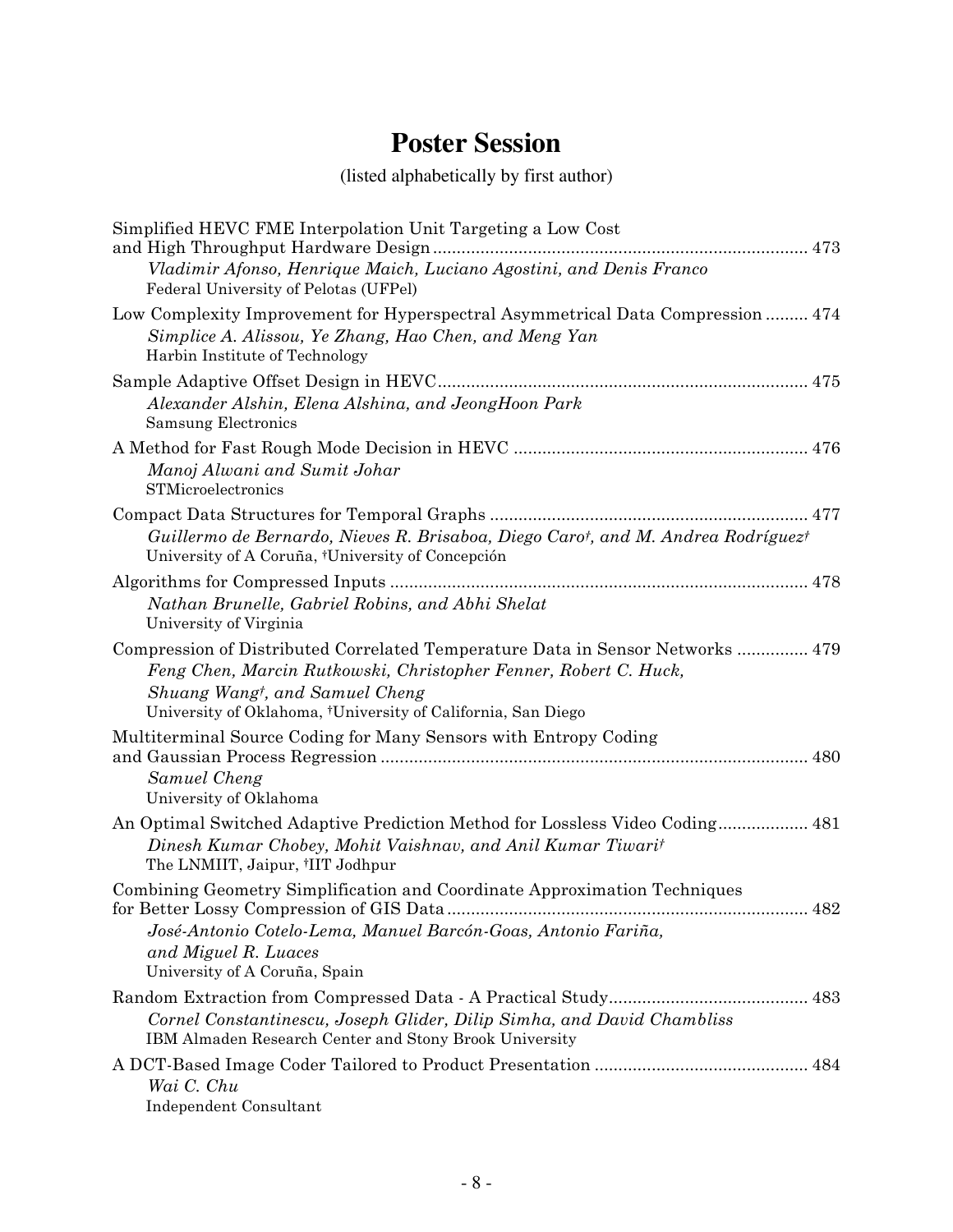| A Compression Algorithm for Fluctuant Data in Smart Grid Database Systems  485<br>Chi-Cheng Chuang, Yu-Sheng Chiu, Zhi-Hung Chent, Hao-Ping Kangt,<br>and Che-Rung Leet<br>Institute for Information Industry, †National Tsing Hua University                                                 |  |
|-----------------------------------------------------------------------------------------------------------------------------------------------------------------------------------------------------------------------------------------------------------------------------------------------|--|
| Real-Time Compression of Intra-Cerebral EEG Using Eigendecomposition                                                                                                                                                                                                                          |  |
| Hoda Daou and Fabrice Labeau<br>McGill University                                                                                                                                                                                                                                             |  |
| Multi-Level Dictionary Used in Code Compression for Embedded Systems 487                                                                                                                                                                                                                      |  |
| Wanderson Roger Azevedo Dias and Edward David Morenot<br>Federal University of Amazonas - UFAM, <sup>†</sup> Federal University of Sergipe - UFS                                                                                                                                              |  |
| Efficient Quadtree Compression for Temporal Trajectory Filtering 488                                                                                                                                                                                                                          |  |
| Marko Esche, Michael Tok, Alexander Glantz, Andreas Krutz,<br>and Thomas Sikora<br>Technische Universität Berlin                                                                                                                                                                              |  |
|                                                                                                                                                                                                                                                                                               |  |
| L. Fang, N.-M. Cheung <sup>†</sup> , O. C. Au <sup>‡</sup> , H. Li, and K. Tang <sup>‡</sup><br>University of Science and Technology of China, Singapore University<br>of Technology and Design, <sup>‡</sup> Hong Kong University of Science and Technology                                  |  |
|                                                                                                                                                                                                                                                                                               |  |
| Hsin-Chang Feng, Michael W. Marcellin, and Ali Bilgin<br>University of Arizona                                                                                                                                                                                                                |  |
| A Realistic Distributed Storage System That Minimizes Data Storage                                                                                                                                                                                                                            |  |
| Bernat Gastón, Jaume Pujol, and Mercè Villanueva<br>Universitat Autònoma de Barcelona                                                                                                                                                                                                         |  |
| High Compression Rate and Ratio Using Predefined Huffman Dictionaries 492<br>Amit Golander, Shai Tahart, Lior Glass <sup>†</sup> , Giora Birant, and Sagi Manole<br>Tonian, †IBM, ‡University of Michigan                                                                                     |  |
| Evaluation of Efficient Compression Properties of the Complete Oscillator                                                                                                                                                                                                                     |  |
| Irina Gorodnitsky and Anton Yent<br>Luce Communications, †SPAWAR Systems Center                                                                                                                                                                                                               |  |
| Frame-Compatible Stereo 3D Services Using H.264/AVC and HEVC 494<br>Palanivel Guruvareddiar and Biju K. Joseph<br>Tata Elxsi Limited                                                                                                                                                          |  |
|                                                                                                                                                                                                                                                                                               |  |
| Mohamed Hassanin and Javier Garcia-Frias<br>University of Delaware                                                                                                                                                                                                                            |  |
| Space-Efficient Construction Algorithm for the Circular Suffix Tree 496<br>Wing-Kai Hon, Tsung-Han Ku, Rahul Shah, and Sharma V. Thankachan<br>National Tsing Hua University and Louisiana State University                                                                                   |  |
| Robust Adaptive Image Coding for Frame Memory Reduction in LCD Overdrive  497<br>Tai Nguyen Huu <sup>†, ‡</sup> , Hoang-Lan Nguyen Thi <sup>†</sup> , and Ha Bang Ban <sup>‡</sup><br><sup>†</sup> Hue University College of Science, <sup>‡</sup> Hanoi University of Science and Technology |  |
| Wen Ji and Yiqiang Chen<br>Chinese Academy of Sciences                                                                                                                                                                                                                                        |  |
| Haruhiko Kaneko, Satoshi Fujii, and Hiroaki Sasaki<br>Tokyo Institute of Technology                                                                                                                                                                                                           |  |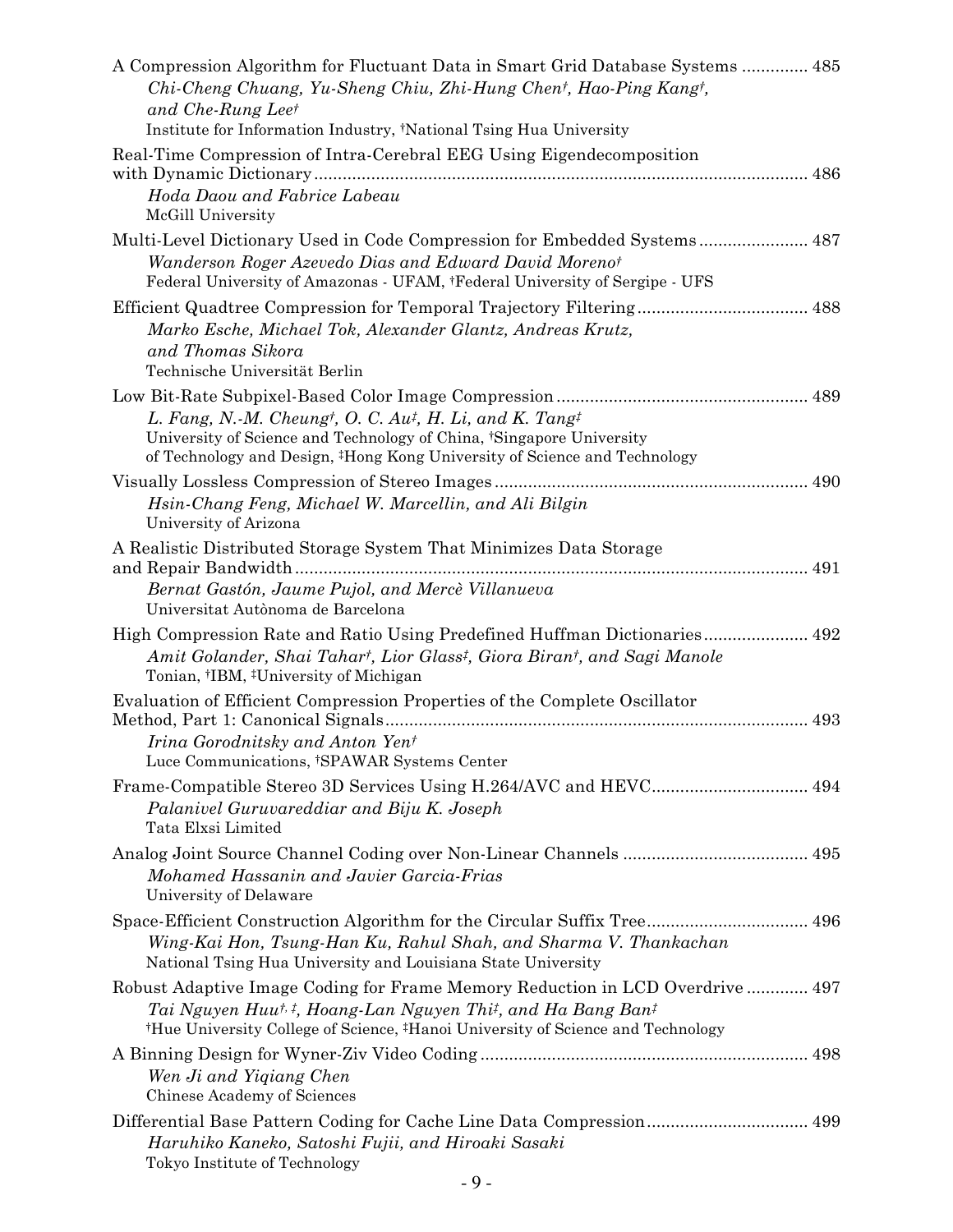| Shmuel T. Klein, Dana Shapirat, and Gal Shelef<br>Bar Ilan University, †Ashkelon Academic College                                                                                                 |
|---------------------------------------------------------------------------------------------------------------------------------------------------------------------------------------------------|
| Compression of Optimal Value Functions for Markov Decision Processes 501<br>Mykel J. Kochenderfer and Nicholas Monath <sup>†</sup><br>Massachusetts Institute of Technology, †Brandeis University |
| Anand Meher Kotra, Mickaël Raulet, Olivier Deforges<br><b>IETR-INSA</b>                                                                                                                           |
| N. Jesper Larsson<br>IT University of Copenhagen                                                                                                                                                  |
| Tony Leung, Michael W. Marcellin, and Ali Bilgin<br>University of Arizona                                                                                                                         |
| Angular Disparity Map: A Scalable Perceptual-Based Representation<br>Yu-Hsun Lin and Ja-Ling Wu                                                                                                   |
| National Taiwan University                                                                                                                                                                        |
| Robson Lins, Diogo Henriques, Emerson Lima <sup>†</sup> , and Sílvio Melo<br>UFPE, †UPE                                                                                                           |
| Single-Pass Dependent Bit Allocation in Temporal Scalability Video Coding 507<br>Jiaying Liu, Yongjin Cho, and Zongming Guo<br>Peking University                                                  |
| Miguel Martínez-Rach, Otoniel López-Granado, Pablo Piñol,<br>and Manuel P. Malumbres<br>Miguel Hernández University                                                                               |
| Perceptual Intra Video Encoder for High-Quality High-Definition Content509<br>Miguel Martínez-Rach, Otoniel López-Granado, Pablo Piñol,<br>and Manuel P. Malumbres<br>Miguel Hernández University |
| John P. T. Moore, Antonio D. Kheirkhahzadeh, and Jiva N. Bagale<br>University of West London                                                                                                      |
| Jaime Moreno, Beatriz Jaime, and Christine Fernandezt<br>National Polytechnic Institute, <sup>†</sup> University of Poitiers                                                                      |
| $\rho$ GBbBShift: Method for Introducing Perceptual Criteria to Region<br>of Interest Coding<br>Jaime Moreno, Beatriz Jaime, and Christine Fernandez <sup>†</sup>                                 |
| National Polytechnic Institute, †University of Poitiers                                                                                                                                           |
| Computed Tomography Image Coding through Air Filtering in the Wavelet Domain 513                                                                                                                  |
| Juan Muñoz-Gómez, Joan Bartrina-Rapesta, Francesc Aulí-Llinàs,                                                                                                                                    |
| and Joan Serra-Sagristà<br>Universitat Autònoma de Barcelona                                                                                                                                      |
|                                                                                                                                                                                                   |
| Petr Procházka and Jan Holub<br>Czech Technical University in Prague                                                                                                                              |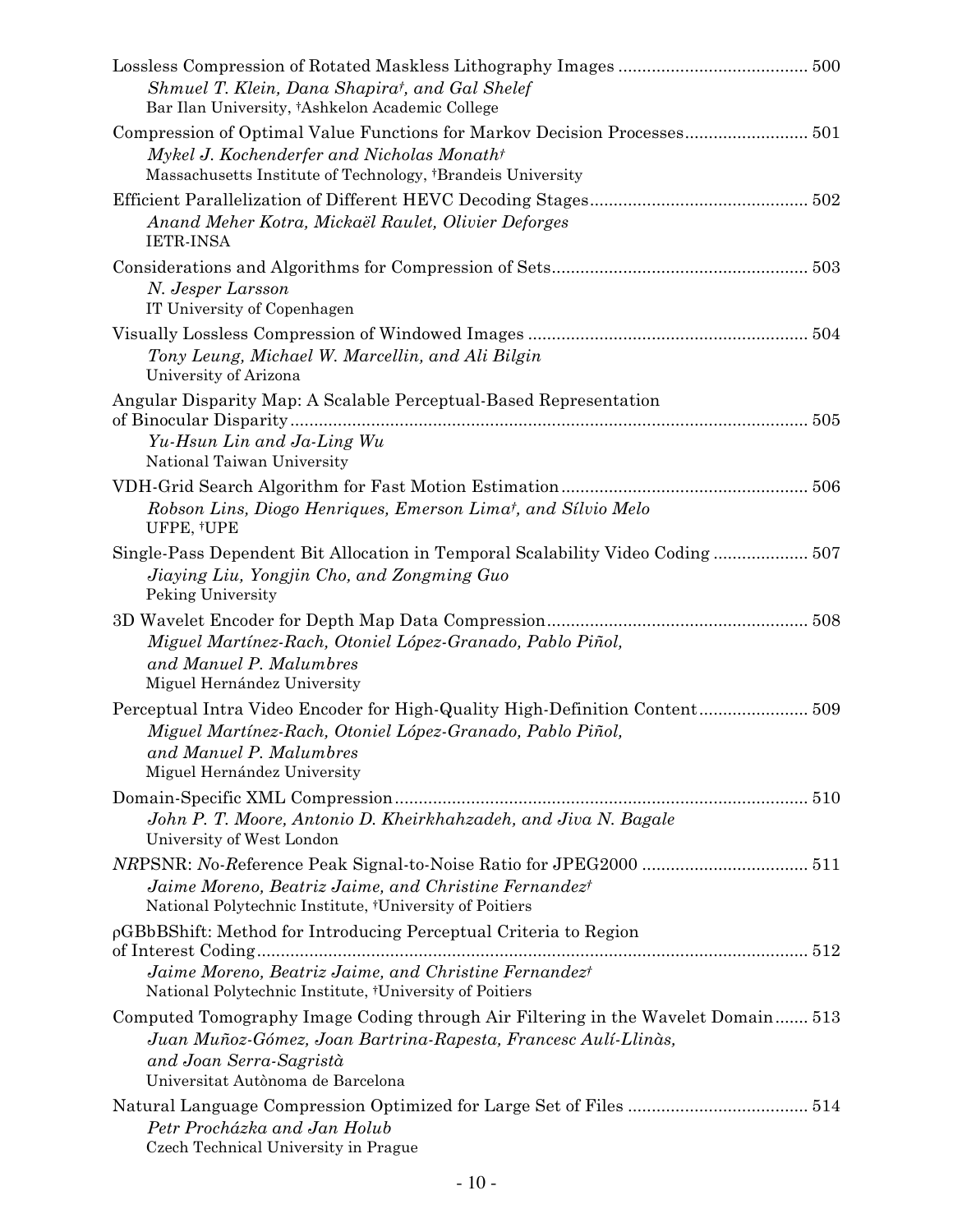| A High Throughput Multi Symbol CABAC Framework for Hybrid                                                                                                                                                                                                                                                                         |  |
|-----------------------------------------------------------------------------------------------------------------------------------------------------------------------------------------------------------------------------------------------------------------------------------------------------------------------------------|--|
| Krishnakanth Rapaka and En-Hui Yang<br>University of Waterloo                                                                                                                                                                                                                                                                     |  |
| Image Blocking Artifacts Reduction via Patch Clustering and Low-                                                                                                                                                                                                                                                                  |  |
|                                                                                                                                                                                                                                                                                                                                   |  |
| Jie Ren, Jiaying Liu, Mading Li, Wei Bai, and Zongming Guo<br>Peking University                                                                                                                                                                                                                                                   |  |
| Thomas Richter and Sven Simon<br>University of Stuttgart                                                                                                                                                                                                                                                                          |  |
| Variable-to-Fixed-Length Encoding for Large Texts Using Re-Pair<br>Kei Sekine, Hirohito Sasakawa, Satoshi Yoshida, and Takuya Kida                                                                                                                                                                                                |  |
| Hokkaido University<br>Subsampling Input Based Side Information Creation in Wyner-Ziv                                                                                                                                                                                                                                             |  |
| Yun-Chung Shen, Ji-Ciao Luo, and Ja-Ling Wu<br>National Taiwan University                                                                                                                                                                                                                                                         |  |
| John Sievers<br>Logitech SA                                                                                                                                                                                                                                                                                                       |  |
| Seishi Takamura and Atsushi Shimizu<br>NTT Corporation                                                                                                                                                                                                                                                                            |  |
| STOL: Spatio-Temporal Online Dictionary Learning for Low Bit-Rate<br>Xin Tang and Hongkai Xiong<br>Shanghai Jiao Tong University                                                                                                                                                                                                  |  |
| Grzegorz Ulacha and Ryszard Stasinskit<br>West Pomeranian University of Technology, †Poznan University of Technology                                                                                                                                                                                                              |  |
| Improving the Efficiency of Video Coding by Using Perceptual<br>Rahul Vanam and Yuriy A. Reznik<br>InterDigital Communications                                                                                                                                                                                                    |  |
| Shuang Wang, Xiaoqian Jiang, Lijuan Cuit, Wenrui Dait,<br>Nikos Deligiannis <sup>*</sup> , Pinghao Li <sup>†</sup> , Hongkai Xiong <sup>†</sup> , Samuel Cheng†,<br>and Lucila Ohno-Machado<br>University of California, San Diego, †University of Oklahoma,<br>#Shanghai Jiaotong University, 'Vrije Universiteit Brussel-iMinds |  |
| Online Learning Based Face Distortion Recovery for Conversational<br>Xi Wang, Li Su, Qingming Huang, Guorong Li, and Honggang Qi                                                                                                                                                                                                  |  |
| Chinese Academy of Sciences                                                                                                                                                                                                                                                                                                       |  |